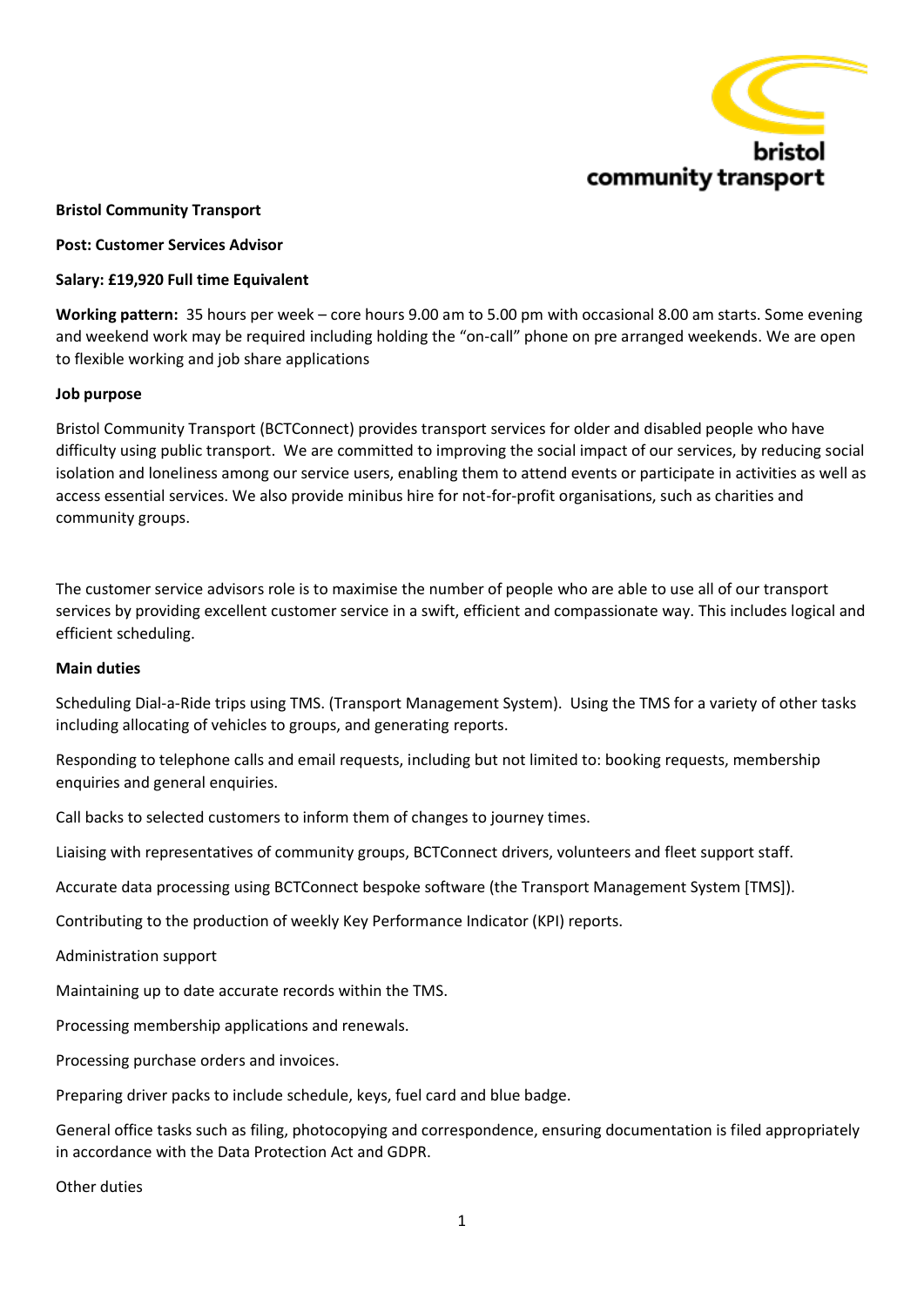

Logging and escalating any complaints to the service delivery manager.

Contribute to selected projects – updating website, social media, new business ideas.

Deputising for or supporting the service delivery manager as required.

Develop and maintain positive relationships with staff and volunteers.

Undertake additional duties as required commensurate with the grading for this post.

Work to the policies of BCTConnect, including Health and Safety and Equality of Opportunity.

#### Person specification

Experience and Qualifications

## Essential

- Able to communicate effectively with a wide range of individuals including adults with health conditions e.g. hearing loss, dementia
- Excellent customer service skills
- Ability to work in a fast paced environment, including answering high call volumes, while maintaining a courteous, polite and professional manner
- Experience of scheduling (rotas, allocations or planning)
- Proficient in the use of databases in a work environment.
- Experience of working in a customer service focused role, primarily on the phone.
- Ability to multitask with several conflicting priorities and deadlines.
- Demonstrable experience of use of Microsoft Word, Excel, Outlook.
- Experienced in a variety of office administration tasks.

## Desirable

- Geographical knowledge of Bristol roads and areas.
- Experience using social media for professional purposes. Writing posts/photos etc.

Personal Qualities Required

- Reliable, courteous & patient
- Flexible
- Conscientious
- Excellent verbal communication skills
- Commitment to equal opportunities
- Ability to work under pressure